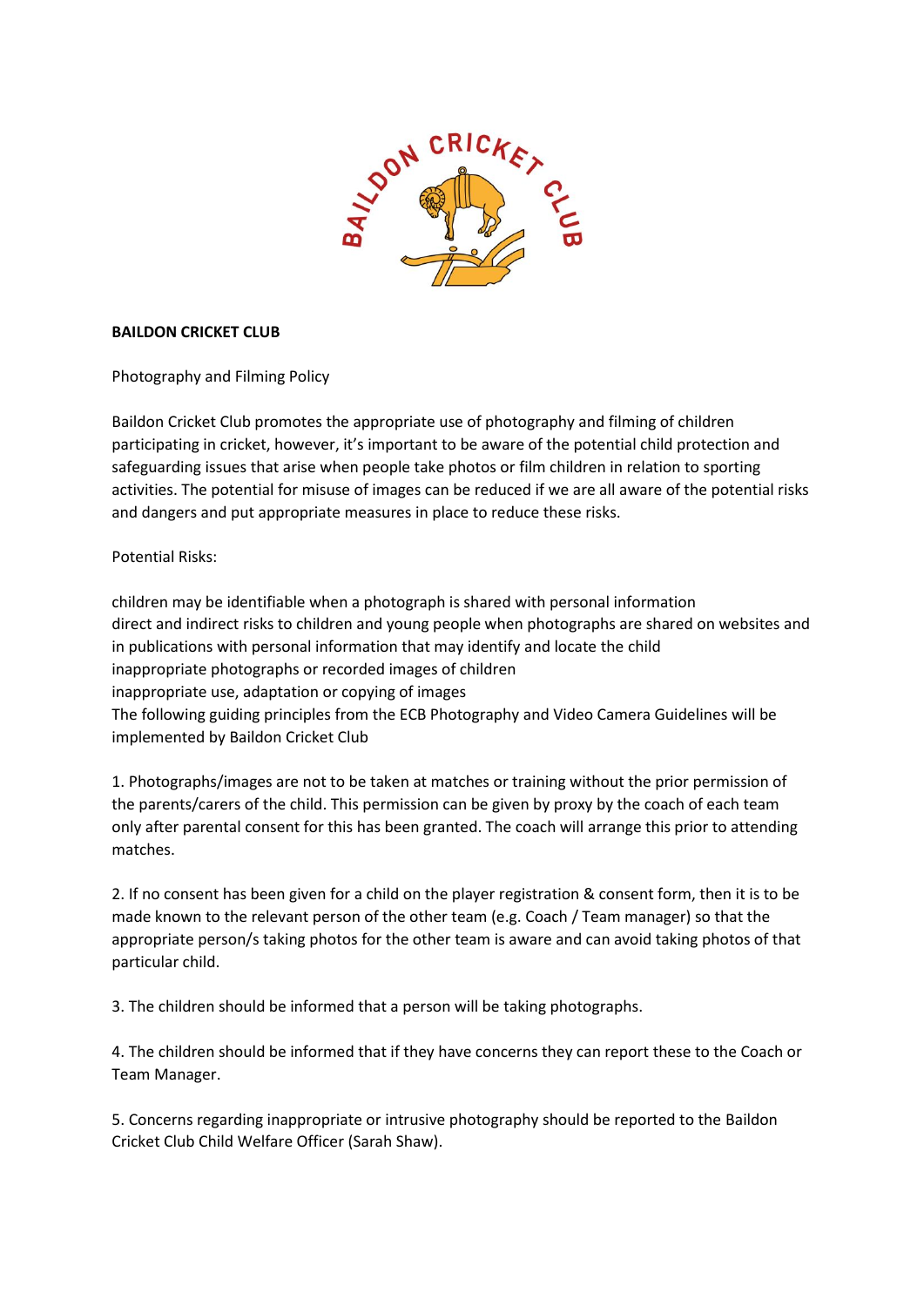6. It is recommended that at cricket tournaments/festivals/events/competitions that a camera registration book is set up for adults to complete before taking photographs.

The following guiding principles will be adopted for the publishing of images:

1. Ask for parental permission to use their child's image and wherever possible show the image to the parents and child in advance. This ensures that they are aware of the way the image will be used to represent cricket.

2. Ask for the child's permission to use their image. This ensures that they are aware of the way the image will be used to represent cricket and Baildon CC.

3. If the player is named, avoid using their photograph. In cases where the player, parent / carers wish for the players name and photograph to be used, direct written consent will be required for each publication.

4. If the photograph is used, avoid naming the child. In cases where the player, parent / carers wish for the players name and photograph to be used, direct written consent will be required for each publication.

5. Don't use player profiles with pictures and detailed personal information on websites. In cases where the player, parent / carers wish for the players name and photograph to be used, direct written consent will be required for each publication.

6. Don't use an image for something other than that what it was initially intended and agreed.

7. Don't allow images to be recorded in changing rooms, showers or toilets. This includes the use of mobile phones that record images.

8. Focus on the activity rather than the individual.

9. Only use images of children in appropriate kit (training or competition) to reduce the risk of inappropriate use, and to provide positive images of the children.

10. Aim to take pictures which represent the broad range of youngsters participating safely in cricket e.g. boys and girls, disabled people, ethnic minority communities.

11. Encourage the reporting of inappropriate use of images of children to Baildon CC CWO/Deputy CWO/ Director of Youth Cricket or County Welfare Officer and/or the ECB Child Protection Team.

Using video as a coaching aid:

Baildon Cricket Club may use video equipment as a coaching aid as and when appropriate. Players and parents/carers may view the footage and know that the material taken in connection with